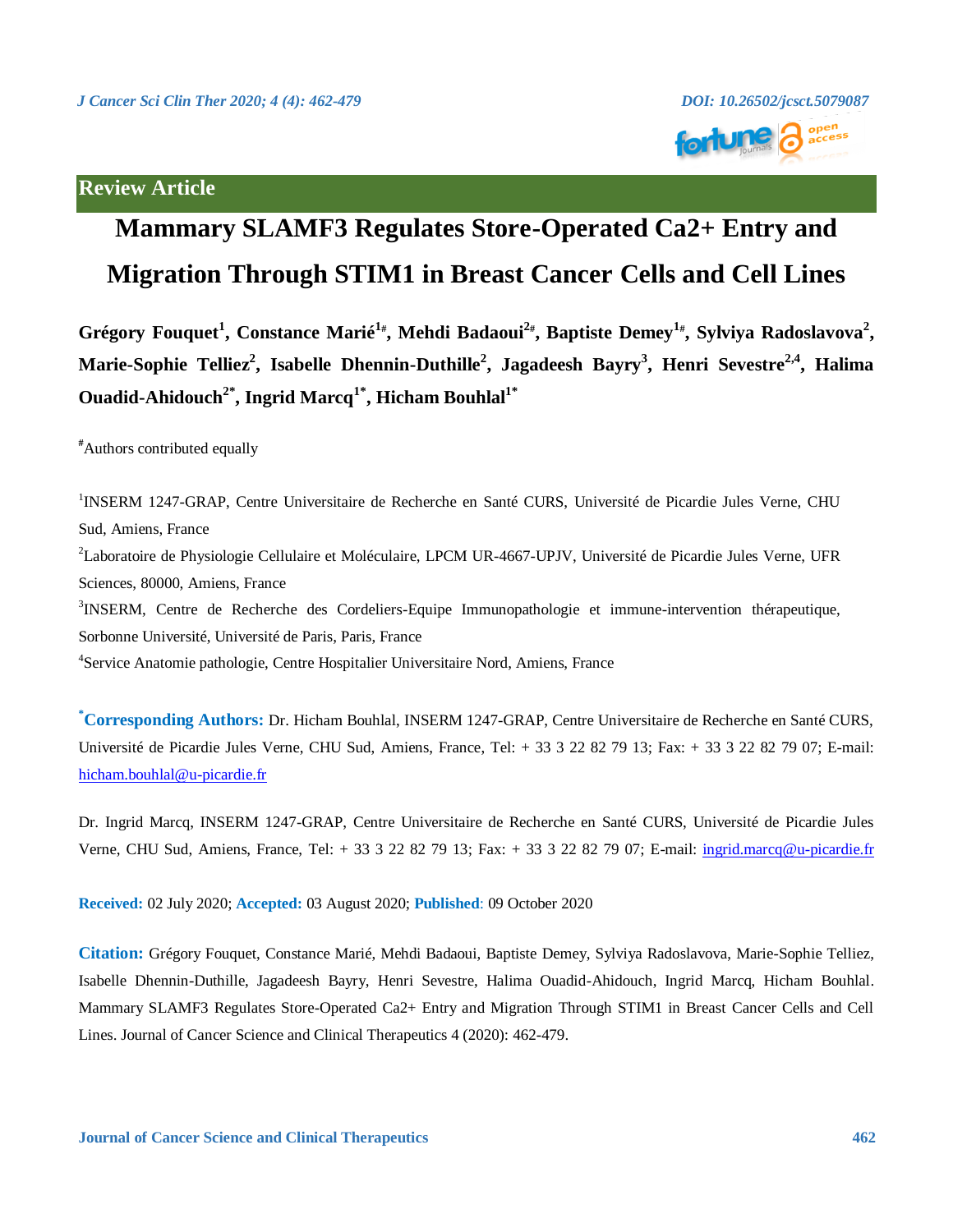#### **Abstract**

Abstract: Store Operated Calcium Entry (SOCE) is the main route for calcium entry in breast cells. After it's activation by STromal Interaction Molecule (STIM) during endoplasmic reticulum store depletion, membrane channels ORAI are the main actors of this cell calcium entry. STIM, ORAI and SOCE alterations might contribute to Breast Cancer (BC) carcinogenesis. Recently, we reported the tumor suppressor role of Signaling Lymphocytic Activation Molecule Family member 3 (SLAMF3) on HepatoCellular Carcinoma (HCC) progression. SLAMF3 has been shown to regulate the activity of immune cells by modulating the calcium influx. In this report, we aimed at exploring the role of SLAMF3 in regulating SOCE and migration of BC cells. We quantified and compared the expression of SLAMF3 and STIM1 by quantitative RT-PCR in tumor and healthy resections of 14 patients followed at the University Hospital of Amiens. The expressions of SLAMF3 and STIM1 were also quantified and compared in non-invasive T47D and invasive MDA-MB-231 cell lines by quantitative

RT-PCR, Western blot and flow cytometry. We determined the Ca2+ basal entry as well as SOCE by Mn2+ quenching and calcium imaging, respectively, in T47D and MDA-MB-231 cells overexpressing SLAMF3 ectopically. The cell proliferation and migration/invasion were investigated by MTT, wound healing assay and Boyden chambers tests, respectively. First, we report the expression of SLAMF3 in mammary epithelial cells. We highlight the complete loss of SLAMF3 expression in invasive BC cell lines compared to non-invasive cells. In addition, we show that the forced expression of SLAMF3 in invasive cells down-regulate specifically the STIM1 expression in invasive compared to non-invasive mammary cell lines. Interestingly, an inverse correlation is observed between the low expression of SLAMF3 and the high expression of STIM1 in primary human BC tissues. Our results indicate that SLAMF3 reduces SOCE and therefore restricts BC cell migration by decreasing STIM1 expression. Therefore, SLAMF3 might be used as a predictive marker of BC evolution and aggressiveness.



Proposed model of SLAMF3 implication in the regulation of Ca2+ entry through its action on STIM1/ORAI pathway. The STIM1-dependent action of SLAMF3 decreases SOCE, controls ERK1/2 expression and activation, and BC cell migration.

**Keywords:** SLAMF3; Breast cancer; Calcium influx; SOCE; STIM1; Migration; Aggressiveness marker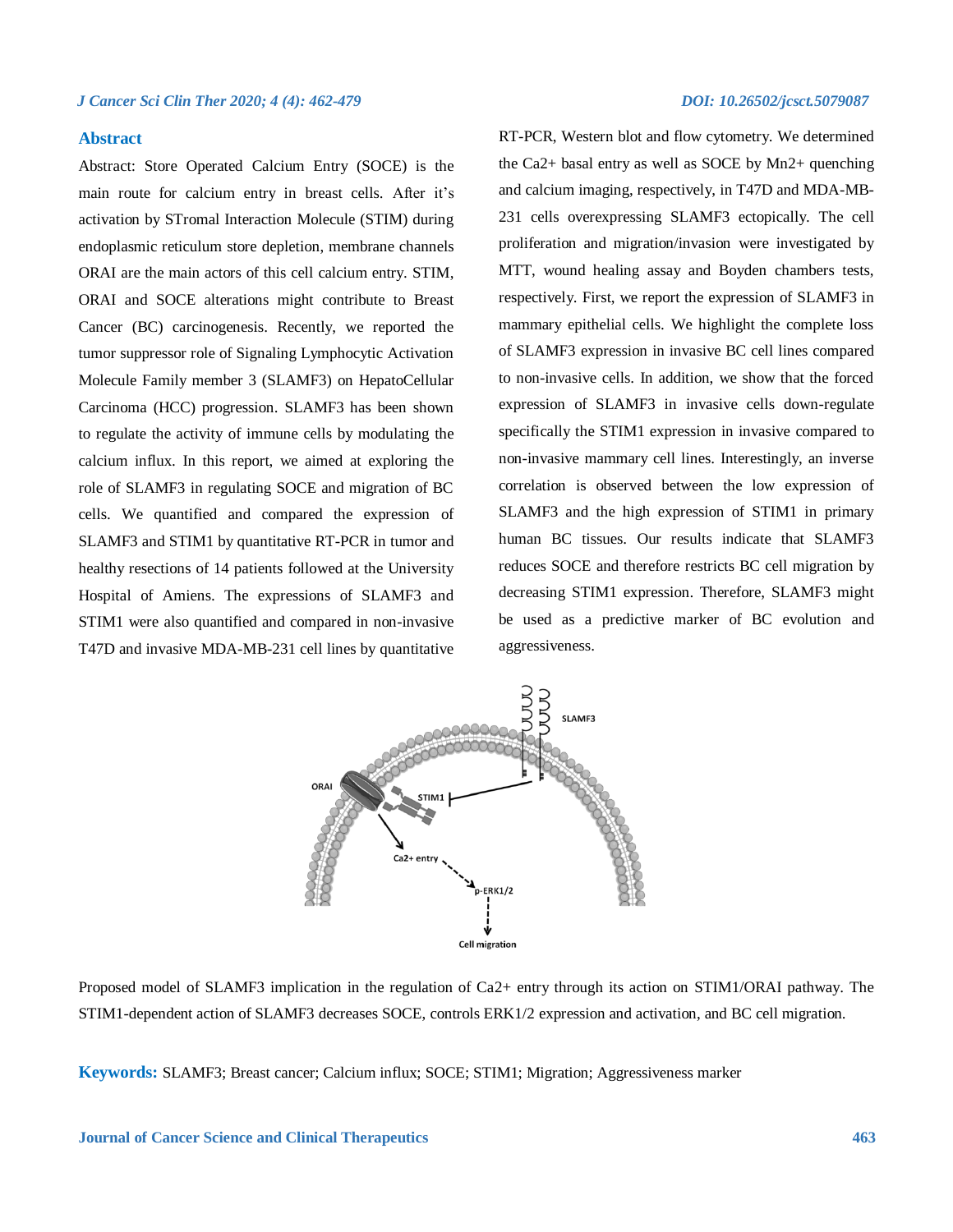**Abbreviation:** SLAMF3: Signaling Lymphocytic Activation Molecules Family 3; STIM1: STromal Interaction Molecule; SOCE: Store Operated Calcium Entry; BC: Breast Cancer; ERK1/2: Extracellular signal-Regulated Kinases ½; HCC: HepatoCellular Carcinoma; RTqPCR: Real Time quantitative Polymerase Chain Reaction; 5 mRNA: messenger RiboNucleic Acid; WB: Western Blot; MTT: Methylthiazolyldiphenyl-tetrazolium bromide; mTOR: mammalian Target Of Rapamycin; RB: RetinoBlastoma; PLK-1: Polo-Like Kinase-1; IFN-γ: InterFeroN-γ; NK: Natural Killer; EAT-2: Ewing's sarcoma-associated transcript 2; MAPK: Mitogen-Activated Protein Kinase

### **1. Introduction**

Breast cancer (BC) is one of the most common malignancies, which caused almost 627.000 deaths worldwide in 2018 [1]. Despite advancement in the treatment options, this disease remains lethal, especially when it turns invasive. Eight our of ten BC cases are diagnosed as invasive and presence of metastasis reduces the overall survival [2]. Understanding the regulatory mechanisms and main actors implicated in the pathogenesis of BC is essential to develop new targeted therapies, predictive or diagnostic markers, and optimized patient care. Over the past years, ion channels have emerged as important players in cell proliferation, survival and migration of BC cells [3]. Calcium (Ca2+) is one of the major second messengers and its cytoplasmic concentration ([Ca2+]i) regulates many cell properties [4] including metastatic mechanisms [5]. In unexcitable cells including mammary cells, store-operated calcium entry (SOCE) is the main way of calcium entry. During calcium store depletion of endoplasmic reticulum in BC cells, SOCE is mediated by the Ca2+ sensor STIM1 (STromal Interaction Molecule 1), which is localized on reticular membrane [6-8], and the pore-forming proteins ORAI1/3 (Ca2+ channels) situated on the plasma membrane [9-12]. STIM1 is known to promote Ca2+-dependent proliferation [13-17] and migration [17-20] in many cancers including BC.

We have recently identified Signaling Lymphocytic Activation Molecule (SLAM) family member, the SLAMF3 receptor, as a key factor, which controls the proliferation and apoptosis of cancer cells, and the progression of tumor masses in liver tissue [21]. We have also reported the loss of SLAMF3 expression in HepatoCellular Carcinoma (HCC) cells, and that induction of SLAMF3 expression inhibited the proliferation and blocked the cell cycle at the G2/M stage by suppressing the MAPK ERK1/2/JNK, mTOR and RB/PLK-1 pathways [21, 22]. SLAMF3 is also expressed in immune cells [23] where it triggers both activatory and inhibitory signals [24]. Indeed, in CD3-activated T cells, SLAMF3 activation decreases the phosphorylation of ERK1/2 and production of IFN-γ [25]. In 3 of 17 parallel, defects in T cell activation and IL-2 production in Ly9 (SLAMF-3)-deficient mice (Ly9-/-) suggests a crucial role of Ly9 in T cell functions [26]. Besides, SLAM family members are also involved in the regulation of immune response through the regulation of Ca2+ influx. In Natural Killer cells (NK), SLAM, via Ewing's sarcoma-associated transcript 2 (EAT-2), a SLAM intracellular adaptor protein, induces activation of MAPK ERK1/2 by recruitment of PLC- $\gamma$  that evokes Ca2+ influxes [27].

In the present work, we investigated the link between SLAMF3 expression and SOCE modulation in BC. We show a low expression of SLAMF3 in breast tumor tissues compared to the healthy ones. Moreover, in BC cell lines, we highlighted the specific regulatory effect of SLAMF3 on the expression of STIM1 and on SOCE. In addition, high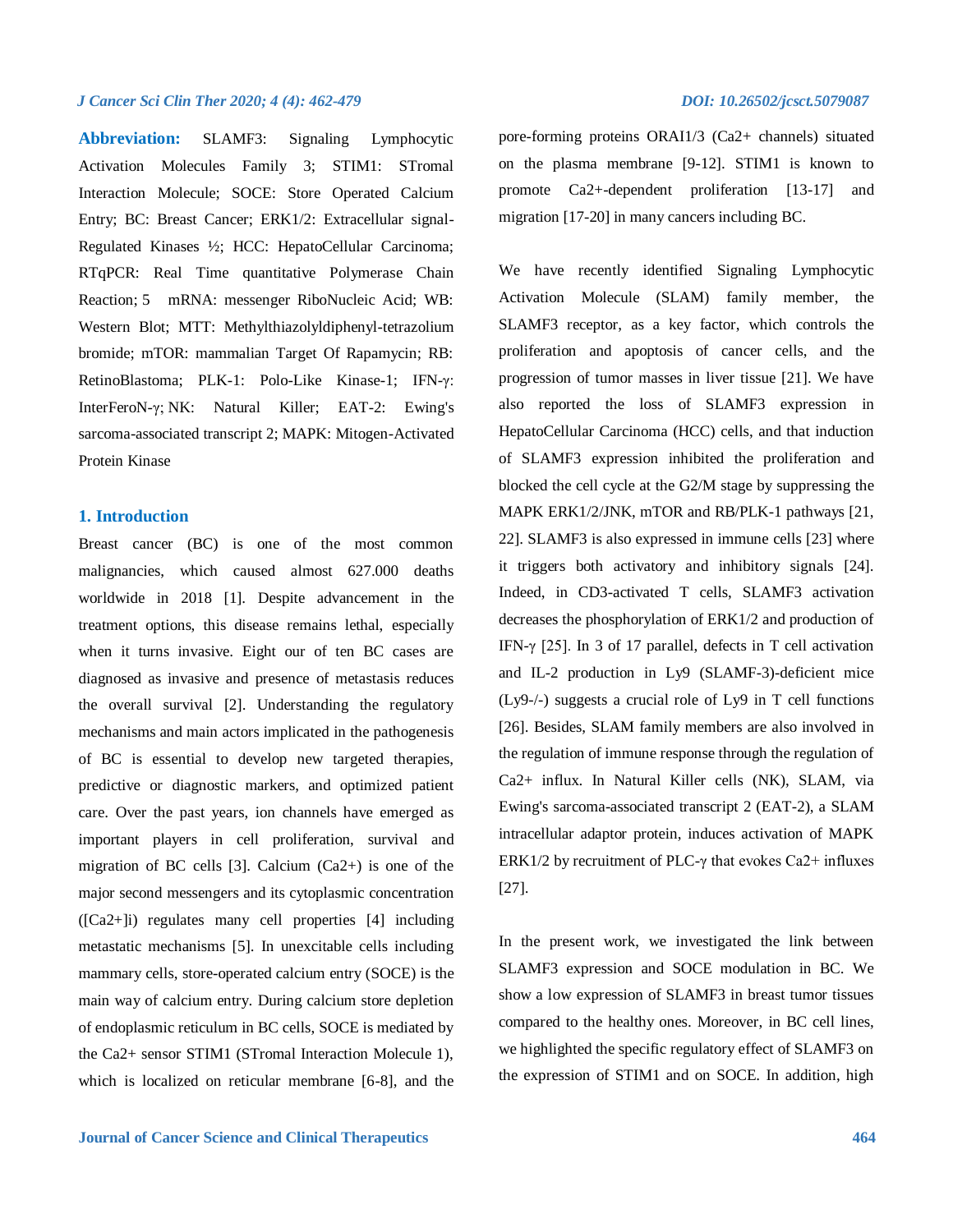expression of SLAMF3 reduced the migratory potential of invasive cell lines, which is Ca2+-dependent. Taken together, our results provide evidence on the implication of SLAMF3 receptor in the regulation of SOCE through STIM1 pathway in mammary tissue. We also propose high expression of SLAMF3 in cancerous tissue as a therapeutic strategy to control the progression and invasiveness of cancerous mass.

### **2. Results**

# **2.1. Inverse correlation between SLAMF3 and STIM1 expression in human breast cancer tissues**

We have previously described that in HCC tissues [21], the expression of SLAMF3 is lost in tumor tissues compared to

peri-tumor tissues. Here, we observed a significantly reduced expression of SLAMF3 mRNA in eight of fourteen (60%) breast tumor tissues compared to peri-tumor tissues  $(n=14; p<0.01;$  Figure 1A). Moreover, STIM1 expression was not significantly modified in tumor tissues (n=14; Figure 1B). We highlight a weak but significant, inverse correlation between SLAMF3 and STIM1 expression  $(n=14; R2=0.356; p<0.05; Figure 1C)$ . Given the limited number of patients, SLAMF3 and STIM1 expression did not reach significance when patients were grouped according to either tumor grade or metastasis.



**Figure 1:** Inverse correlation between SLAMF3 and STIM1 expression in primary human breast cancer tissue samples. SLAMF3 (A) and STIM1 (B) mRNA expressions were quantified by quantitative RT-PCR in same extracts of resected breast cancer tissues. The mRNA expression was compared between peritumor (pT) and tumor (T) tissues (n=14; \*\**p<0.01, ns: nonsignificant*). (C) The correlation curve between SLAMF3 and STIM1 expression (R2=0.356; \**p<0.05*).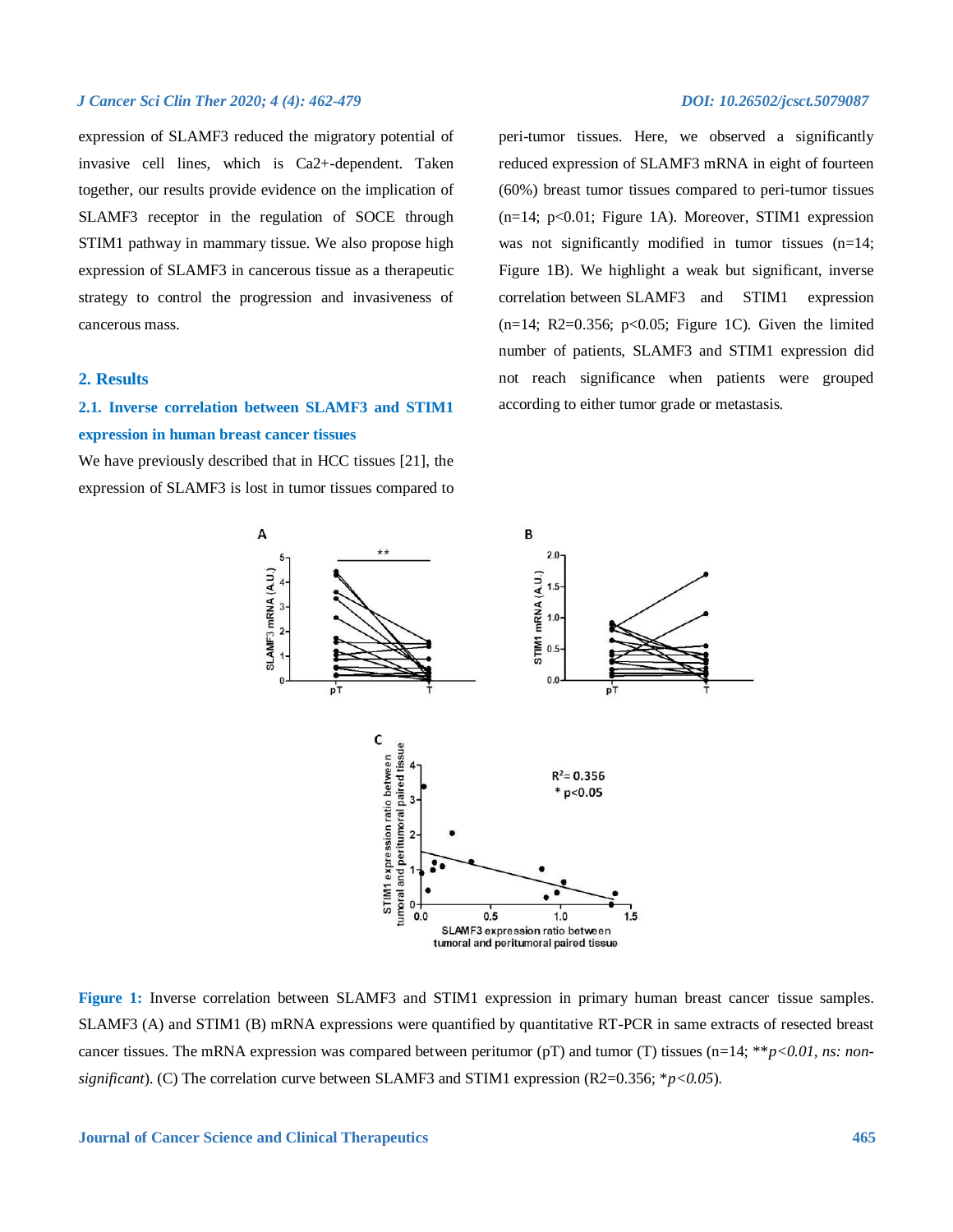# **2.2. SLAMF3 is expressed in human breast epithelial cells**

The results obtained with breast tumor tissues prompted us to confirm the expression of SLAMF3 in BC cell lines. Until now, SLAMF3 is known to be expressed in lymphocytes [23] and in hepatocytes [21] but not in epithelial breast cells. We investigated SLAMF3 expression in human breast epithelial cancer cell lines by flow cytometry and western blot. In cancerous cells, the cell surface phenotype analysis showed that SLAMF3 is weakly expressed on the cell surface (7.64  $\pm$  1.80% and 0.92  $\pm$ 0.07% on non-invasive T47D and invasive MDA-MB-231

triple negative cells, respectively; Figure 2A). Despite this low expression, SLAMF3 expression appears to be significantly lower in invasive human BC cell lines (MDA-MB-231) compared to non-invasive cell lines (T47D) (Figure 2B, N=3, *p<0.01*). Western blot analysis confirmed the expression of SLAMF3 in human breast epithelial cells. We found a lower SLAMF3 expression in invasive MDA-MB-231 cells (Figure 2C). Indeed, semi-quantitative analysis of proteins showed a reduction of SLAMF3 protein level by  $37 \pm 7.8\%$  in MDA-MB-231 compared to noninvasive T47D cells (Figure 2D,  $N=3$ ;  $p<0.01$ ).



**Figure 2:** Expression of SLAMF3 in human breast epithelial cells. (A) Analysis of SLAMF3 expression by flow cytometry in T47D and MDA-MB-231 human BC cell lines. SLAMF3 staining (in grey) is overlaid by the negative control (in dashed lines). Representative of three independent experiments. SLAMF3 expression (mean ± SEM) as percent positive cells (%). (N=3; \**p<0.05*). (C) Western blot analysis of proteins extracted from T47D and MDA-MB-231 cells stained with specific antibody directed against SLAMF3 (mAb K12) or an anti-GAPDH antibody. Representative blots of three independent experiments. The density as measured by semi-quantitative analysis of bands is also presented. (D) SLAMF3 expression (mean  $\pm$  SEM) from three independent experiments (N=3; \*\**p<0.01*).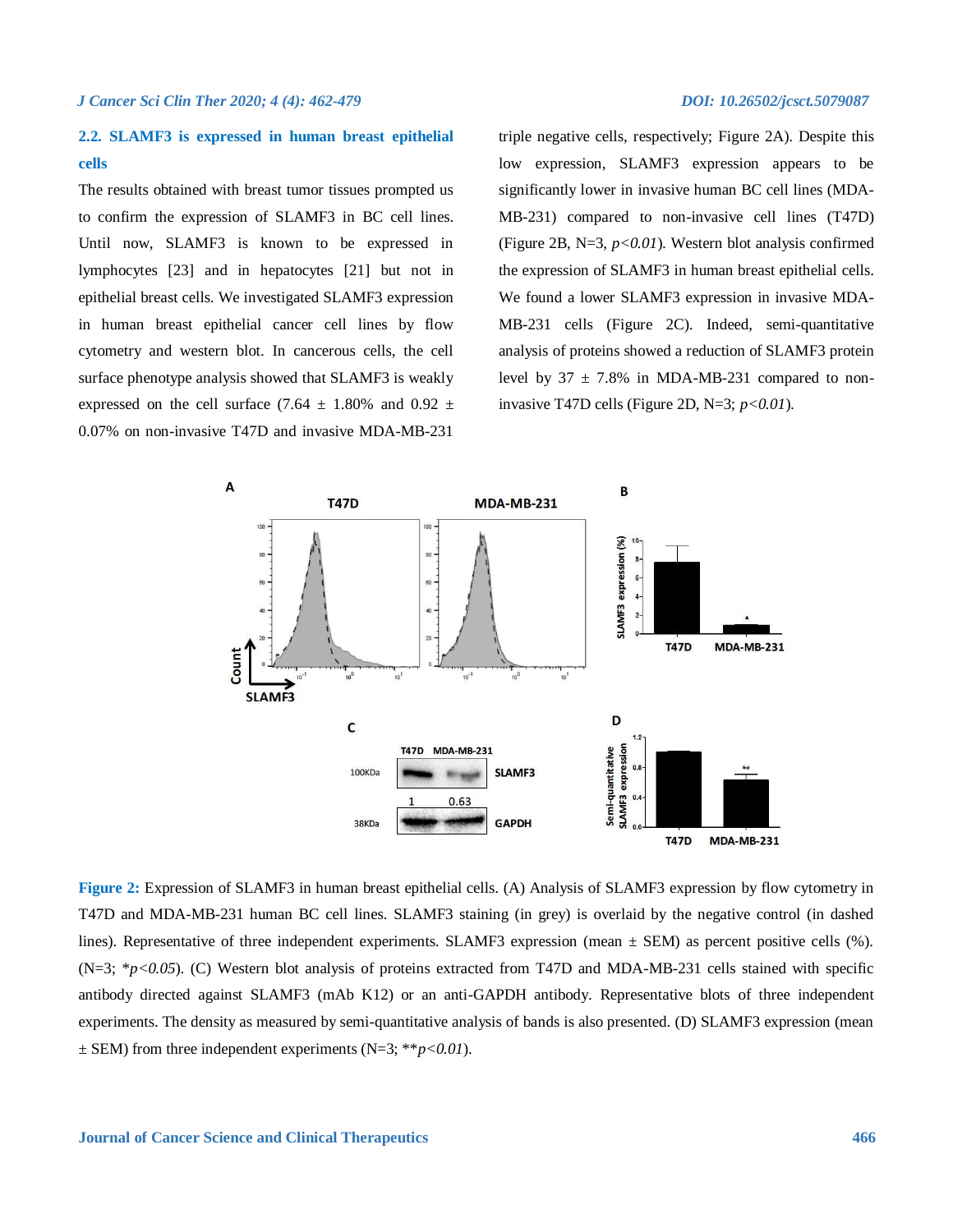# **2.3. SLAMF3 decreases basal Ca2+ influx only in invasive breast cancer cells**

Previous studies have demonstrated that SLAMF3 is a regulator of Ca2+ entry in immune cells [27]. Moreover, Ca2+ homeostasis has been shown to regulate various cellular processes [4] and in particular, metastatic mechanisms [5]. Identification of SLAMF3 expression by human BC cells encouraged us to investigate whether SLAMF3 regulates Ca2+ influx in human BC cells. We determined the Ca2+ basal entry by Mn2+ quenching with Fura Red in both T47D and MDA-MB-231cell lines overexpressing SLAMF3 ectopically. First, we confirmed that forced expression of SLAMF3 resulted in higher level

of SLAMF3 mRNA and protein than mock plasmid in T47D (increase by  $29 \pm 1375.508$  fold) and MDA-MB-231 cells (increase by  $43.733 \pm 15.102$  fold) (Figure 3A-B-C). We found that the ectopic SLAMF3 expression reduced Mn2+ quenching slope significantly from  $-0.3345 \pm 0.0299$ to  $-0.1665 \pm 0.0213$  (n=74 and 81 cells respectively; p<0.001) only in invasive MDA-MB-231 cells (Figure 3E). In contrast, SLAMF3 overexpression failed to modify Mn2+ slope quenching in non-invasive T47D cells (from - 0.3914  $\pm$  0.0355 to -0.4059  $\pm$  0.0387; n=97 and 118 cells respectively; p>0.05; Figure 3D. Our data suggest that SLAMF3 controls basal Ca2+ influx only in invasive breast cancer cells.



**Figure 3:** Effect of SLAMF3 overexpression on basal Ca2+ entry in human breast epithelial cells. (A-C) Confirmation of induction of SLAMF3 overexpression by quantitative RT-PCR (A) and Western blot (B-C), in T47D and MDA-MB-231 cell lines. For quantitative RT-PCR experiments, results (mean  $\pm$  SEM) from three independent experiments are presented. For Western blot, representative of two independent experiments (B), and fold changes (mean  $\pm$  SEM, N=2 independent experiments) in SLAMF3 expression (C) are presented (Mock: free-plasmid transfected cells; SLAMF3+: SLAMF3- plasmid transfected cells, GAPDH: protein loading control). (D-G) Mean traces and quantification of Mn2+ quenching in T47D (D, F) and MDA-MB-231 (E, G) cells transfected with SLAMF3 plasmid (SLAMF3: n=97; n=74, respectively) or free plasmid (Mock; n=118; n=81, respectively). Representative data (D-E) and mean ± SEM (F-G) values from three independent experiments are presented. \*\*\* p<0.001.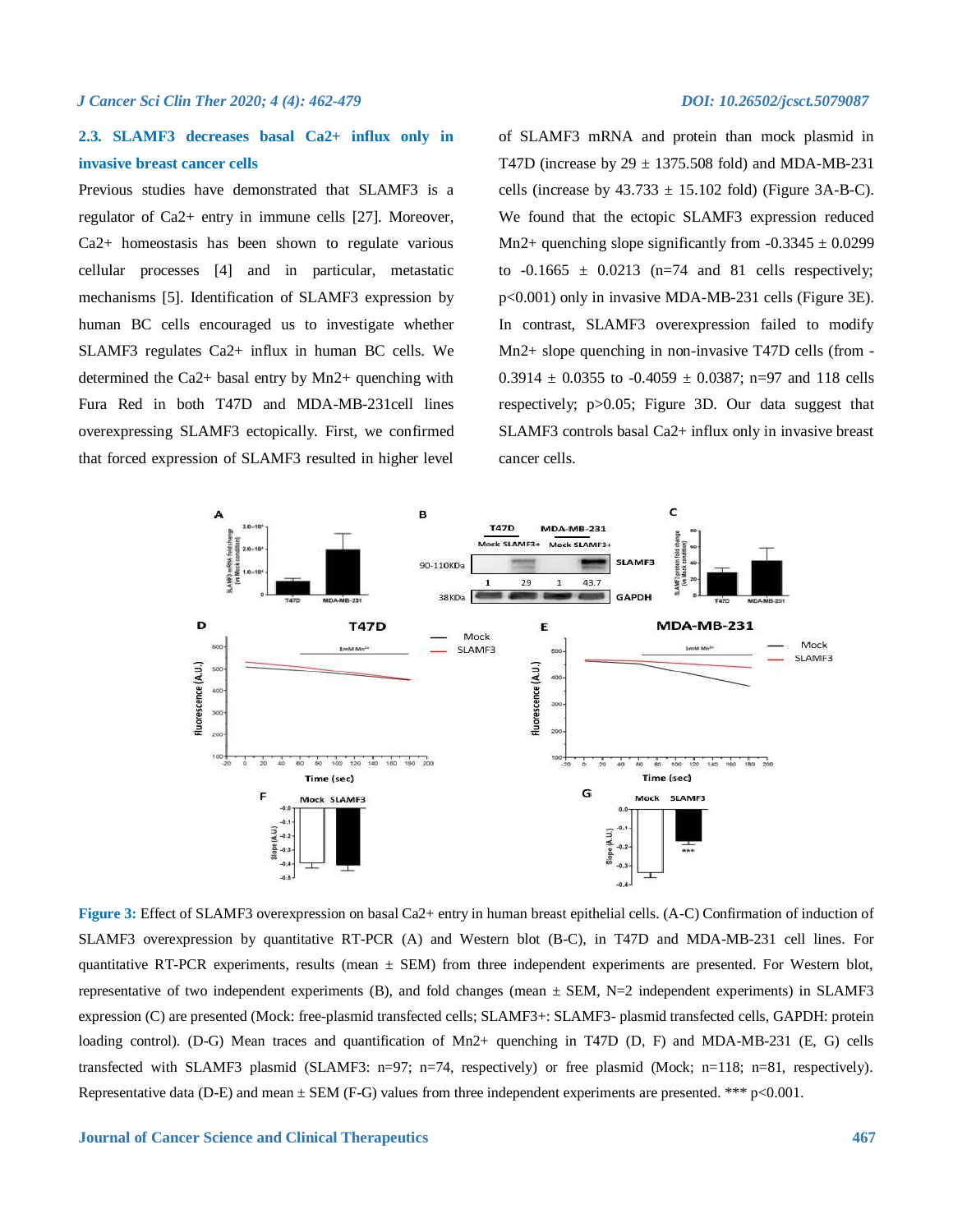# **2.4. SLAMF3 decreases the cell motility but not cell proliferation only in MDA-MB-231 cells**

Ion channels and in particular Ca2+ are known to be altered in numerous cancers and play an essential role in cell proliferation and migration [29]. Moreover, SLAMF3 has been demonstrated as an inhibitor of cell proliferation and migration in HCC [21, 22]. Interestingly, SLAMF3 overexpression significantly reduced the cell motility (Figure 4A). Indeed, wound-healing area is larger in SLAMF3-over expressed condition at 24 hours (from 69.54  $\pm$  3.84% to 82.85  $\pm$  2.93% in Mock and SLAMF3 conditions, respectively) and at 48 hours (from  $33.17 \pm$ 7.25% to 56.36  $\pm$  3.69% respectively; N=3; p<0.05; Figure 4B). Migration assays were performed by using transwell

system 48 hours post transfection of SLAMF3 and confirmed the lower cell motility of MDA-MB-231 cells overexpressing SLAMF3 (Figure 4C). In fact, migrating cell number was significantly decreased by  $44.91 \pm 5.77\%$ in SLAMF3 overexpressing conditions  $(N=3; p<0.001)$ compared to mock (Figure 4D). As increased cell migration could be also attributed to proliferative capacity of cells, transfected cells were subjected to colorimetric MTT test assay. MTT assay confirmed that cell proliferation was similar in both the conditions 48 hours post transfection of SLAMF3 (Figure 4E), as well as at 24, 72 and 96 hours (supplementary figure). Our results thus suggest that SLAMF3 represses cell migration in invasive BC cells without affecting cell proliferation.



**Figure 4:** SLAMF3 decreases MDA-MB-231 cell motility but not proliferation. Migratory capacity of SLAMF3 overexpressing MDA-MB-231 cells compared to Mock transfected cells in wound healing (A and B) and transwell migration assays (C and D): (A) photographs of same areas performed at  $0$  (T0), 24 and 48 hours; (B) The migratory index corresponding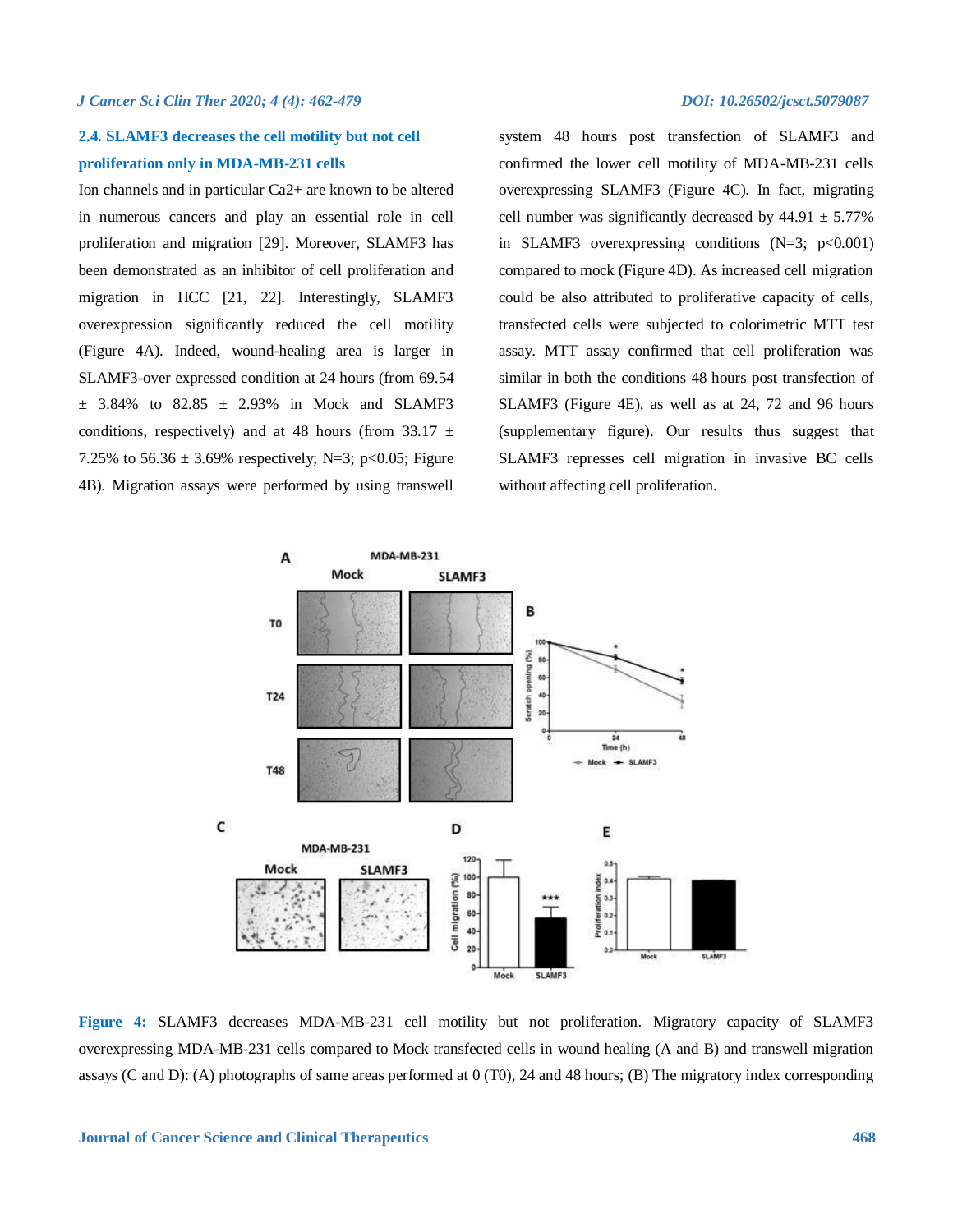to the normalization of the area scratched. Values are presented as percentage compared to T0 and presented as the mean  $\pm$ SEM (N=3; \*p<0.05); (C) Transwell migration assays were performed in MDA-MB-231 cells 48 hours post transfection of SLAMF3. Photographs of one of the three experiments (C) and (D) quantification (mean  $\pm$  SEM) of cell migration (n=180; N=3; \*\*\*p<0.001). (E) No effect of seeding was observed on cell proliferation as analyzed by MTT test in MDA-MB-231 cells transfected with SLAMF3 plasmid (SLAMF3) or free plasmid (Mock), N=3. Associated Supplementary figure: analysis of cell proliferation by MTT assays in MDA-MB-231 cells at 24, 48, 72 and 96 hours post transfection with SLAMF3 plasmid (SLAMF3) or free plasmid (Mock) Results presented as the mean  $\pm$  SEM (N=3; ns: p>0.05).

# **2.5. SLAMF3 decreases store-operated Ca2+ entry through STIM1 expression in invasive MDA-MB-231breast cancer cells**

We demonstrated that the ectopic expression of SLAMF3 reduces basal Ca2+ entry and cell migration in invasive BC cells. ORAI1 and STIM1 regulate store-operated Ca2+ entry and are essential for BC cell migration and metastasis [20], while ORAI3 and STIM1 are essential for noninvasive BC cell proliferation [30]. First, we determined the effect of SLAMF3 overexpression on STIM1 expression by quantitative RT-PCR in non-invasive T47D and in invasive MDA-MB-231 cell lines, respectively (Figure 5A-B). We observed that overexpression of SLAMF3 led to significant decrease in STIM1 expression (by  $48 \pm 14.5\%$ ) only in MDA-MB-231 ( $N=5$ ;  $p<0.05$ ) but not in T47D cells (STIM1 expression changed from  $1 \pm 0.252$  % to 1.204  $\pm$ 0.248 %; N=5; NS). Moreover, neither ORAI1 nor ORAI3 expression was modified in our conditions in T47D cells  $(N=5; p>0.05; Figure 5C)$  or MDA-MB-231 cells  $(N=5;$ p>0.05; Figure 5D). These observations prompted us to quantify the protein level of STIM1 by western blot. The overexpression of SLAMF3 decreased STIM1 proteins level by  $37.25 \pm 9.55\%$  (N=4; p<0.05; Figure 5E). We then

recorded SOCE in invasive MDA-MB-231 cells 48 hours post transfection with SLAMF3 plasmid by using Ca2+ imaging assays. We exposed cells to thapsigargin  $(1 \mu M)$  in a Ca2+-free solution to deplete intracellular Ca2+ stores and activated store-operated Ca2+ channels. SOCEdependent influx was then measured in the presence of 10 mM extracellular Ca2+. We observed a reduction in SOCE  $(31.03 \pm 6.86\%$  reduction) in SLAMF3 overexpressed cells compared to Mock ones (SOCE changed from  $15.18 \pm 0.66$ ) % to  $10.47 \pm 1.04$  %; n=40 and n=39 respectively; N=3; p<0.001; Figure 5F-G).

SLAMF3 activation negatively controls MAPK ERK 1/2 and JNK activation as reported in HCC [21]. Constitutive activity of MAPK has been reported in aggressive triplenegative BC. To explore the possible link between the SLAMF3 over-expression, SOCE and MAPK pathway, we analyzed ERK1/2 expression and activity in SLAMF3 overexpressing invasive MDA-MB-231 cell lines. We found that SLAMF3 decreased the expression (reduction up to  $18\pm3\%$ , p<0.05) and phosphorylation of ERK1/2 (reduction up to  $24 \pm 1,76\%$ ; N=3; p<0.05; Figure 5 H-I).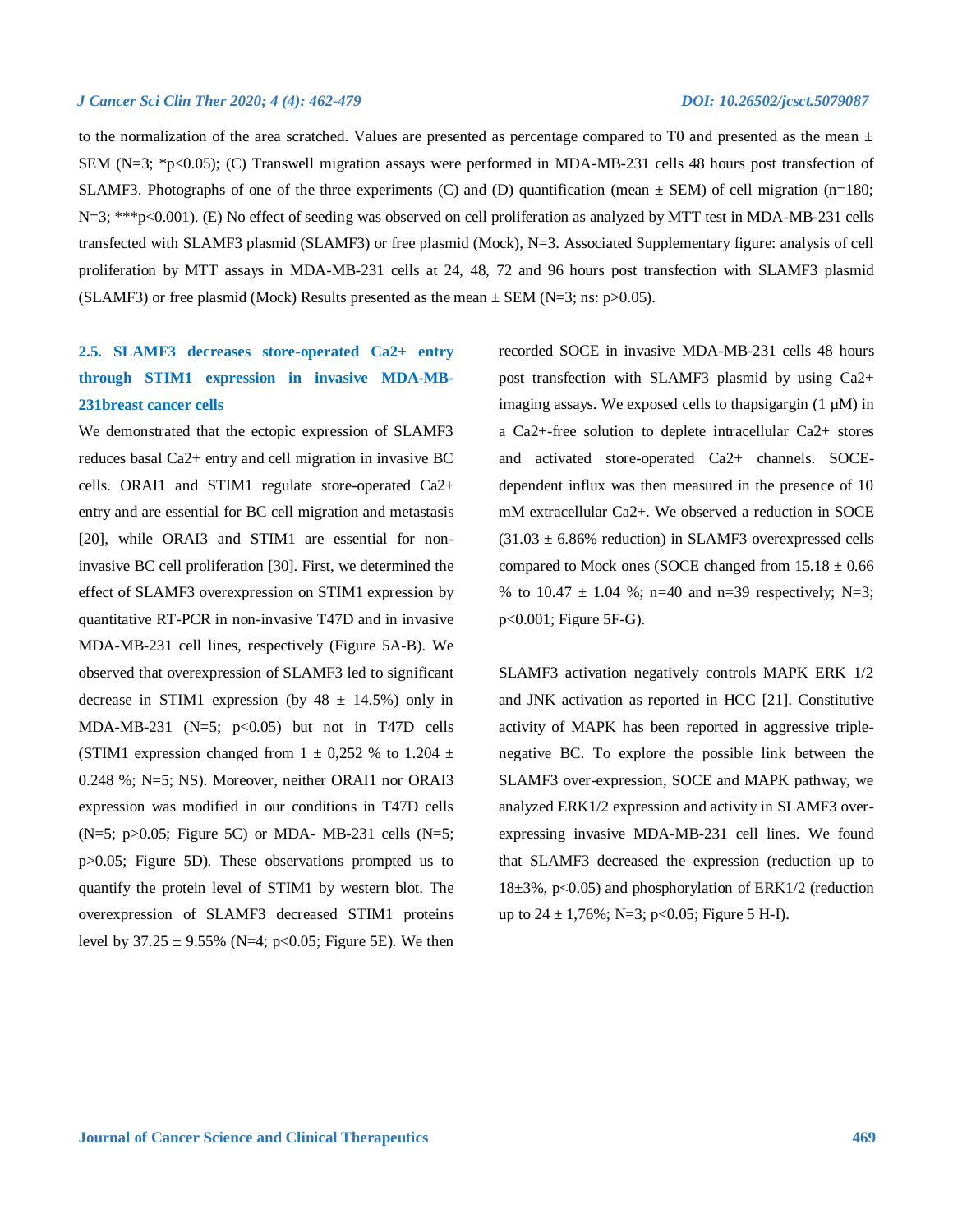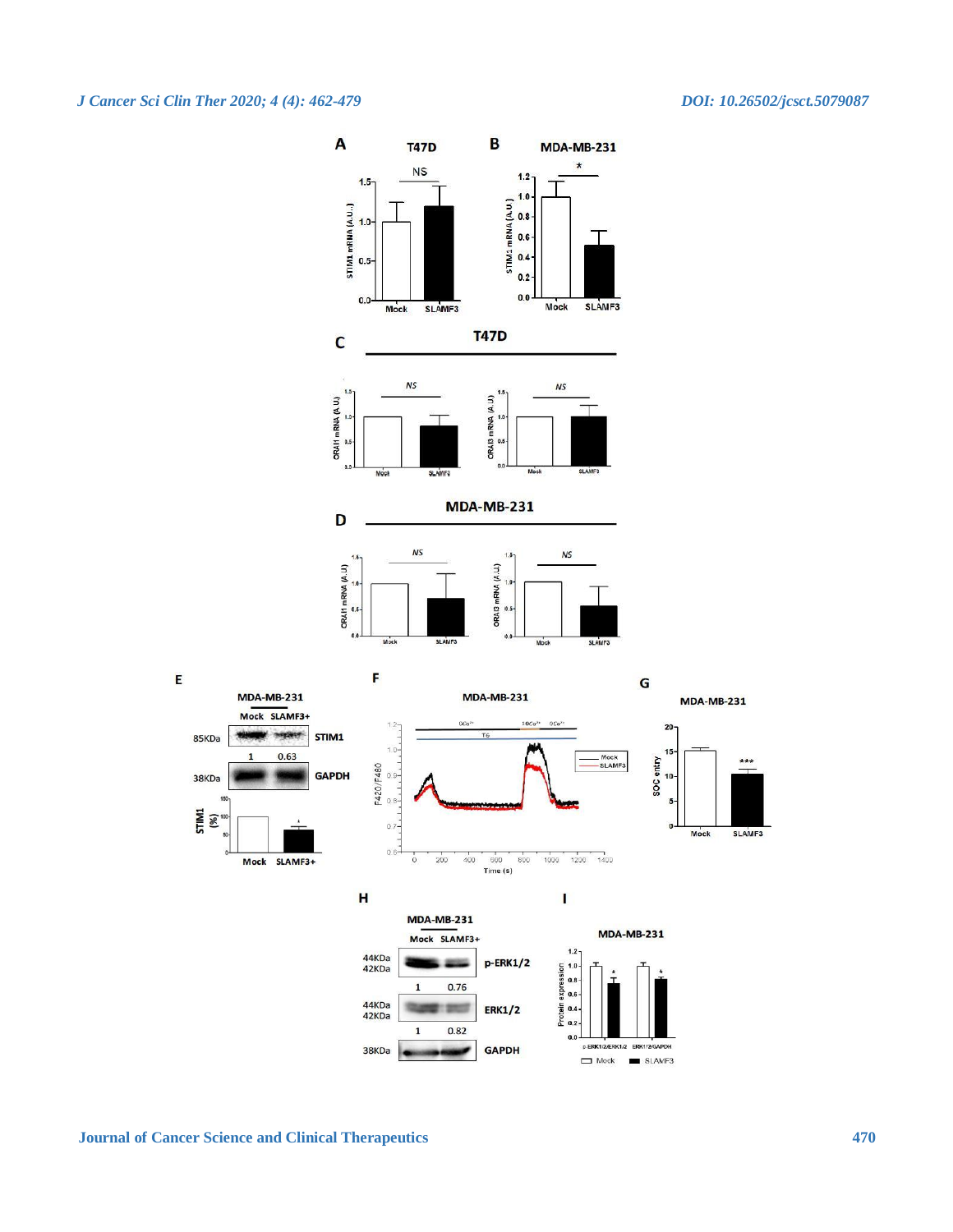**Figure 5:** SLAMF3 decreases store-operated Ca2+ entry (SOCE) through STIM1 expression in invasive MDA-MB-231 breast cancer cells. (A-B) Effect of SLAMF3 overexpression on STIM1 expression as analyzed by quantitative RT-PCR in T47D (A) and MDA-MB-231 (B) cells transfected with SLAMF3 plasmid (SLAMF3) or free plasmid (Mock). The results are presented as the mean  $\pm$  SEM from five independent experiments (N=5; ns:  $p>0.05$  for T47D and \*p<0.05 for MDA-MB-231). (C-D) Expression of ORAI1 and ORAI3 mRNA in T47D (C) and MDA-MB-231 (D) cells transfected with SLAMF3 plasmid (SLAMF3) or free plasmid (Mock) (mean  $\pm$  SEM, N=5, ns: p>0.05). (E) Western blot analysis of STIM1 in protein extracts from MDA-MB-231 cells transfected with SLAMF3 plasmid (SLAMF3+) or free plasmid (Mock). GAPDH was used as a protein loading control. Representative blot and % reduction in STIM1 expression (mean  $\pm$  SEM, N=4 independent experiments, \*p<0.05). (F) Mean traces of SOCE in SLAMF3-transfected cells (SLAMF3) or free plasmid (Mock) transfected cells and (G) quantification of the Ca2+-bound Fura Red fluorescence showing thapsigargin-activated (TG) SOCE in MDA-MB-231 cells transfected with SLAMF3 plasmid (SLAMF3; n=39 analyzed cells) or free plasmid (Mock; n=40 analyzed cells) in three independent experiment  $(N=3; **p<0.001)$ . (H) Western blot and semi-quantitative, analysis of protein extracts from MDA-MB-231 cells transfected with SLAMF3 plasmid (SLAMF3+) or free plasmid (Mock). Membranes were probed with mAbs against ERK1/2 and phospho-ERK1/2. GAPDH was used as a protein loading control. Data from one of three independent experiments is presented. (I) The calculated ratio of phospho-ERK1/2/ERK1/2 and ERK1/2/GAPDH (mean  $\pm$ SEM, N=3 independent experiments, \*p<0.05).

### **3. Discussion**

Recently, we identified the expression of SLAMF3 in hepatocytes. We highlighted its implication 236 in controlling the proliferation, apoptosis and migration of HCC [21]. The re-introduced expression of SLAMF3 in HCC cells reduced the proliferative index and motility, induced apoptosis by a caspases-dependent manner and blocked the cell cycle [21, 22]. These effects were also confirmed in vivo in mice where neither tumor appearance nor tumor progression were observed when HCC cells overexpressing SLAMF3 were xenografted. The potential tumor suppressive role of SLAMF3 obtained in HCC prompted us to check the implication of this receptor in other solid tumors. In the present pilot study realized on 14 BC patients, we evidenced, for the first time, the expression of SLAMF3 in epithelial BC cells.

BC cells originate as epithelial cells to form the primary tumor, which might acquire cellular motility and form a more invasive secondary tumor [31]. Several mechanisms and factors have been reported to explain the invasiveness behavior of cancerous cells. In the present work, we show that SLAMF3 is expressed at very low level at cancerous cell surface compared to the total SLAMF3 protein at intracellular level. This result suggests possible regulatory factors in cancerous cells that prevent the membrane expression of SLAMF3 and its tumor suppressive effect. This mechanism might explain, in part, the immune escape behavior of cancerous cells against the processes that control cell proliferation and apoptosis. In addition, the baseline expression of SLAMF3 is different in invasive and non-invasive BC cells. SLAMF3 expression appears to be significantly lower in invasive MDA-MB-231 cells compared to non-invasive T47D cells. It has been reported that SLAMF3 activation through homophilic interactions controls negatively MAPK ERK 1/2 and JNK activation [21]. The MAPK Ras-ERK pathway is dysregulated in approximately one third of human cancers, particularly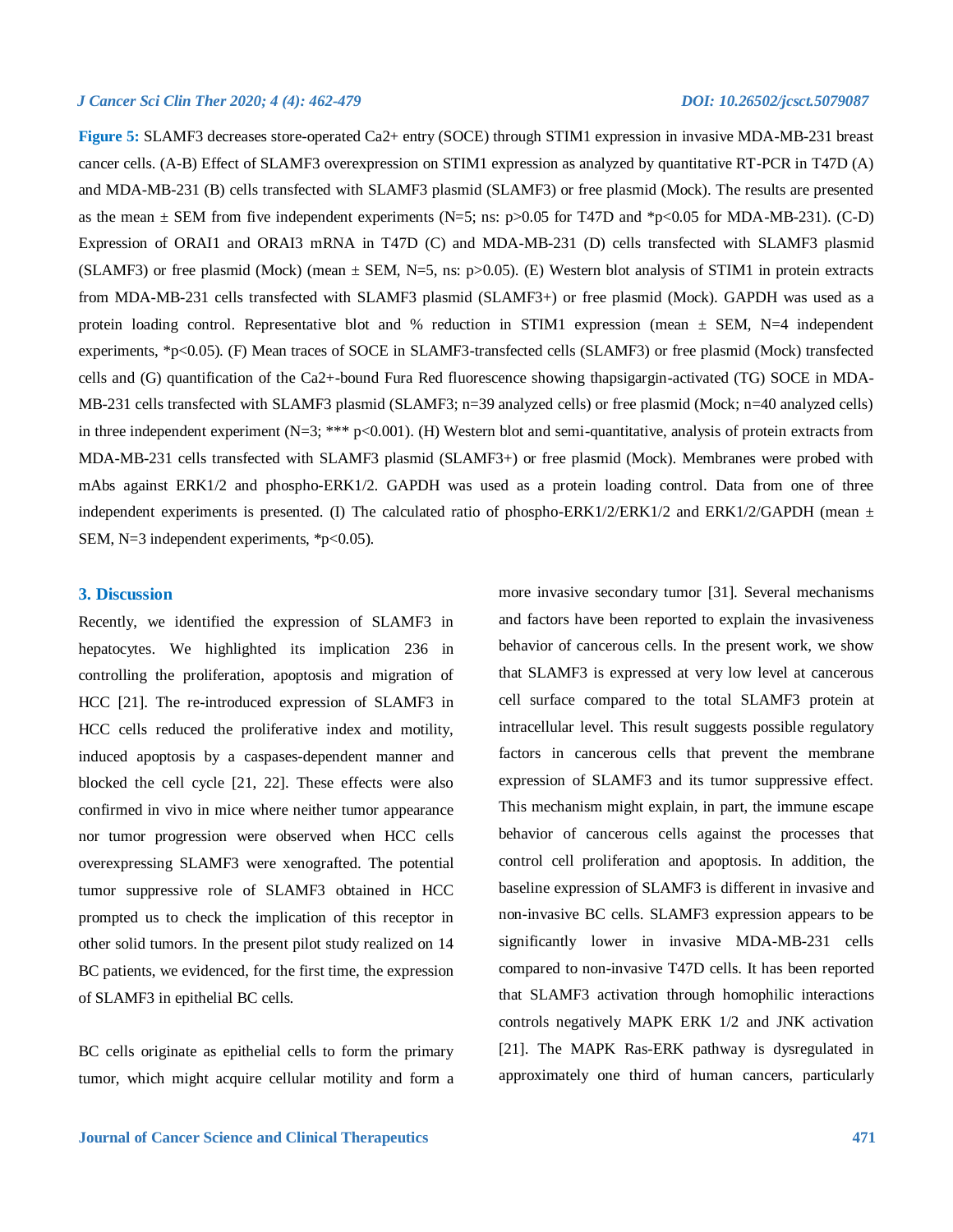those of epithelial origin. In aggressive triple-negative BC, most tumors display increased constitutive phosphorylation of MEK1/2 and ERK1/2 [32]. Taken together, our results suggest that reduced membrane expression of SLAMF3 in cancerous breast cells might prevent SLAMF3 homophilic interactions and its ability to control MAPK pathway. In this sense, we checked the ERK1/2 activation state in SLAMF3 overexpressed BC cells. Ectopic introduction of high SLAMF3 expression decreased ERK protein expression and its activation. Considering the fact that STIM1 regulates Ca2+ entry in mammary cells, our results highlight a new pathway by which SLAMF3 controls ERK1/2 activation by controlling SOCE (see graphical abstract).

During carcinogenesis, Ca2+ signaling in some malignant cells is significantly remodeled in a way that compromises normal physiological functions. Various studies strongly suggest the important role of Ca2+ remodeling in carcinogenesis process [33]. Remodeling of Ca2+ signaling is the prime reason for such a transformation in cell behavior and is caused by genetic as well as epigenetic factors [4]. In fact, in cancerous cells, Ca2+ remodeling promotes activation of Ca2+-dependent transcription factors such as the Nuclear Factor of Activated T cells (NFAT), c-myc, c-jun and c-fos. All these factors promote hypertrophic growth via induction of G1 and G1/S transition by cyclins (D and E) associated to cyclindependent kinases (CDK2 and CDK4) [34]. In addition, this remodeling is implicated in conferring apoptosis resistance to cancerous cells and in promoting cell migration and metastasis. In breast cells, SOCE is mediated by the Ca2+ sensor STIM1 [6–8] and the pore-forming proteins ORAI1/3 [9–12]. SOCE and its STIM/ORAI constituents have emerged as important regulators of malignant cell migration. Enhanced STIM1-ORAI1-mediated SOCE

promotes higher rate of focal adhesion turnover and fast migration of metastatic BC cells via activation of GTPases Ras and Rac [20]. Here, we provide evidence on the negative regulation of SLAMF3 towards STIM1 expression. On one hand, it is further demonstrated that metastasis potency of MDA-MB231 is drastically reduced upon STIM1 or ORAI1 knockdown [35]. On the other hand, we show that overexpression of SLAMF3 decreases the STIM1 expression selectively in invasive MDA-MB-231 cell line. Taken together, our results strongly support the potential role of SLAMF3 expression in determining the metastatic behavior of BC.

Our results suggest that SLAMF3 controls more efficiently the motility of invasive cells by reducing the STIM1 expression, which is highly expressed in cancerous cells. However, the effect of SLAMF3 on SOCE is weak in noninvasive cells compared to its effect in invasive cells. This result strongly suggests that SLAMF3 might regulate the Ca2+ remodeling by controlling the STIM1 expression.

Metastatic dissemination from the primary tumor site to multiple tissues is the main cause of mortality in cancer. Tumor cells become invasive by acquiring high migratory potential along with the increased ability to degrade ExtraCellular Matrix (ECM). Ca2+ signaling is critical for regulating the cell migration and invasion. In malignant cells Ca2+ signaling is remodeled in such a way that it promotes the turnover of focal adhesions, enhances contractile forces and facilitates proteolysis of ECM components [36]. In our work, we report that high expression of SLAMF3 decreases the motility of the invasive cells and slow down the repopulation of empty spaces in the performed wound test. Similarly, this expression modulates the cell migration through the transwell pores and confers invasive cells a decreased ability to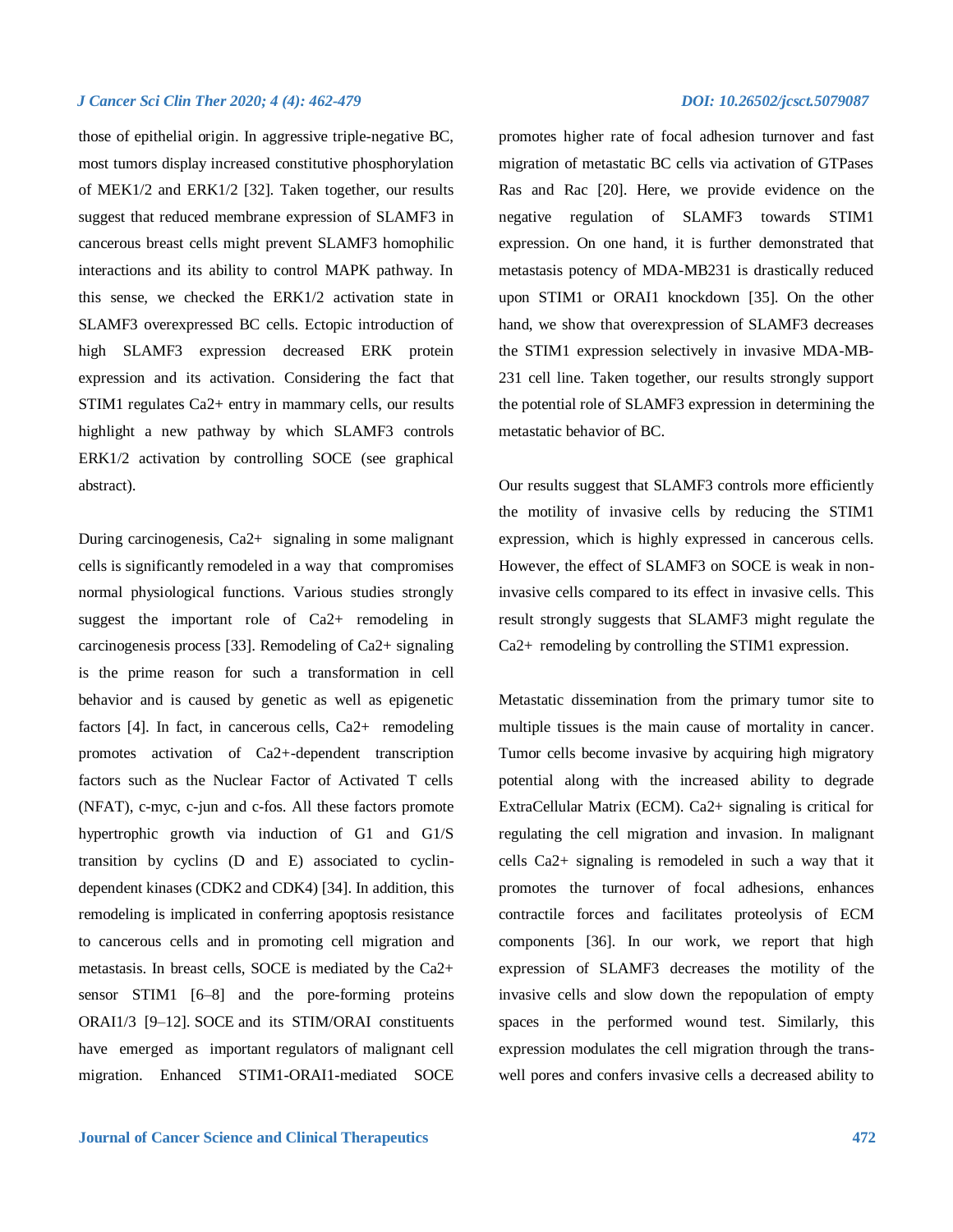migrate. However, the links between the expression and function of certain Ca2+ permeable channels, and cancer cell migration, invasion and metastasis remain unclear [37, 38].

The SOC constituents, STIM1 and ORAI1, are reported to be implicated in the enhanced migration of BC cells [19, 34]. In addition to ORAI channels, it has been reported that high pro- migratory and pro-invasion potentials have been also ascribed to TRPV1, TRPV2, TRPV6 and TRPM8 channels. Higher expression of TRPV2 in prostate cancer cells or TRPM8 in squamous cell carcinoma correlated with the induction of MMP-2, MMP-9 and cathepsin B [39, 40]. Additional analysis is needed to explore the effect of SLAMF3 expression on the expression of metalloproteases and their enzymatic activity, which might explain in part modulatory effect of SLAMF3 on the migratory and motility behavior of BC cells.

Altogether, our results describe, for the first time, the expression of the SLAMF3 in mammary tissues and its potential effect on STIM1/SOCE-dependent Ca2+ influx and suggests its implication in the regulation of motility and migration in BC cells. More importantly, a pilot study based on resection samples from 14 women with BC was realized by quantifying SLAMF3 and STIM1 mRNA expression. Our results evidenced potential inverse correlation between the expression of SLAMF3 and STIM1 in the same tissue sample. This result suggests reciprocal regulation of SLAMF3 and STIM1 expression, which promotes cancer cell escape, apoptosis resistance, aggressive behavior and metastasis propagation. Additional experiments are required to identify the molecular actors implicated in this negative regulation. Moreover, the present study must be complemented with a

bigger cohort of patients with different stages of BC and thorough analyses of role of SLAMF3-STIM1 according to the cancer stage, treatment and global survival. The present work also suggests that the SLAMF3 loss, combined with the acquired high expression of STIM1 in epithelial mammary cells could be used as a potential diagnosis marker for tumor transformation. Moreover, restoration of high membrane expression of SLAMF3 in cancerous cells, which controls the Ca2+ influx and prevents, in part, the metastatic cell migration could be exploited for the anticancer therapy.

### **4. Material and Methods**

### **4.1. Cell lines**

Human breast epithelial cancer cell lines T47D and MDA-MB-231 were obtained from ATCC numbers HTB-133 and HTB-26 respectively. T47D and MDA-MB-231 BC cells were maintained in Dulbecco's Modified Eagle's Medium (DMEM) supplemented with 10% Fetal Calf Serum (FCS), 2 mM of L-Glutamine and 100 µg/mL of penicillin/ streptomycin (EUROBIO, Les Ulis, France). Cells were grown at 37 $\degree$ C in a humidified incubator with 5% CO<sub>2</sub>.

#### **4.2. Patient samples**

Fourteen (n=14) pairs of tumor (T) tissues and matched peritumor (pT) tissues were obtained from BC patients undergoing surgical resection at Amiens University Hospital (Amiens, France). Our protocol was approved by the local independent ethics committee (Comité de Protection des Personnes (CPP) Nord-Ouest, Amiens, France) (Table 1). Patients were provided with information on the study procedures and objectives, and all gave their written consent for the participation. Total mRNA was extracted using specific kits and used to test SLAMF3 and STIM1 expression.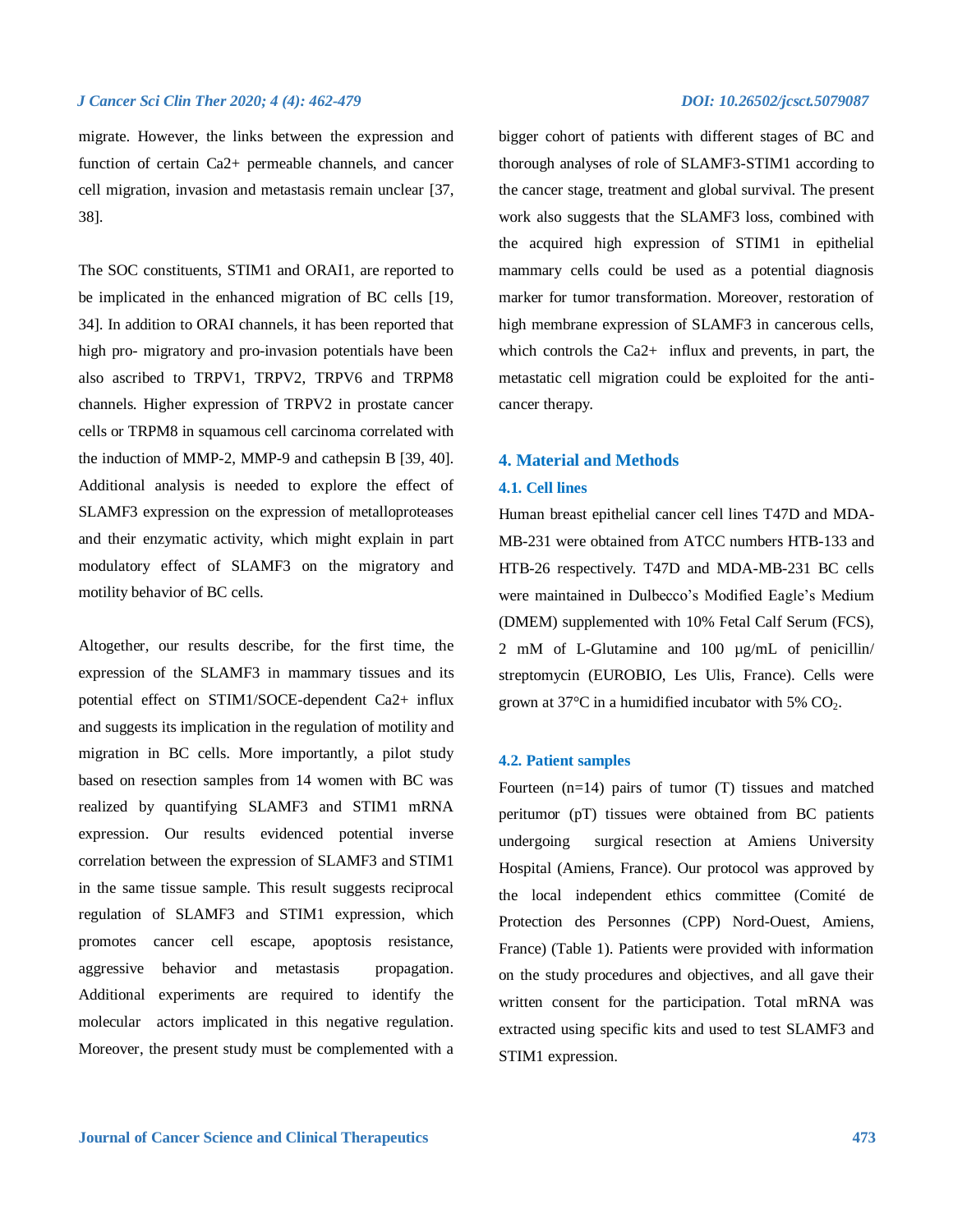| <b>Patients</b> | Age                    | <b>Metastasis</b> | <b>Infiltration</b> | Grade                   |
|-----------------|------------------------|-------------------|---------------------|-------------------------|
| $\mathbf{1}$    | 41                     | $\overline{Y}$    | $\mathbf Y$         | $\mathbf{I}$            |
| $\overline{2}$  | 41                     | $\overline{N}$    | $\overline{Y}$      | $\rm III$               |
| $\overline{3}$  | $\overline{70}$        | $\overline{Y}$    | $\overline{Y}$      | $\rm III$               |
| $\overline{4}$  | 49                     | $\overline{Y}$    | Y                   | $\mathbf I$             |
| 5               | 50                     | $\overline{Y}$    | $\overline{Y}$      | $\rm II$                |
| 6               | 50                     | $\mathbf N$       | $\overline{Y}$      | $\rm II$                |
| $\overline{7}$  | 49                     | $\overline{Y}$    | $\overline{Y}$      | $\rm III$               |
| $\overline{8}$  | 47                     | $\overline{N}$    | $\overline{Y}$      | $\overline{\mathbf{I}}$ |
| $\overline{9}$  | $\overline{39}$        | $\overline{N}$    | $\overline{Y}$      | $\mathbf I$             |
| $10\,$          | $\overline{31}$        | $\overline{N}$    | $\overline{Y}$      | $\mathbf{I}$            |
| $11\,$          | $\overline{45}$        | $\overline{Y}$    | $\overline{Y}$      | I                       |
| $\overline{12}$ | NC                     | $\overline{Y}$    | $\overline{Y}$      | $\overline{III}$        |
| 13              | $\rm NC$               | $\mathbf Y$       | $\mathbf Y$         | $\rm III$               |
| 14              | $\overline{\text{NC}}$ | $\overline{Y}$    | $\overline{Y}$      | $\rm III$               |

Age: Years ; NC: non-communicated ; Y: yes ; N : no.

**Table 1:** The age and characteristics of the the patients whose samples were used in our study.

#### **4.3. Flow cytometry analysis**

Cells were collected in cold PBS/0.5% BSA, washed and then incubated with fluorescent- 346 conjugated primary or isotype-matched antibodies for 20 min at 4°C. Following extensive washing (with PBS), cells were fixed (in 1% paraformaldehyde) and 5,000 viable events were analyzed (MACSQuant cytometer running MACSQuantify software; Miltenyi Biotec, Paris, France). Results were expressed as the percentage of positive cells and the MFI ratio (the MFI obtained in the presence of specific antibody divided by the MFI obtained with a non-specific, matched isotype). For SLAMF3 staining, monoclonal FITC-coupled SLAMF3 antibody (clone HLy9.1.25) and the corresponding IgG1-FITC isotype were used (purchased from AbD Serotec) at 1/10 dilution.

#### **4.4. Western blot analysis**

Cells  $(3 \times 10^6$  per assay) were lysed in Nonidet P40 (NP40) buffer (1% NP40, 50 mM Tris pH 7.5, 10% glycerol, 150 mM NaCl, 1 mM EDTA, 100 mM Na3VO6, 0.5 mM phenylmethanesulphonyl fluoride (PMSF), 5 mg/mL aprotinin, 5 mg/ml leupeptin and 2 mg/mL pepstatin) containing protease and phosphatase inhibitors (Roche, Meylan, France). Equal amounts of each (total extracted) protein sample were separated by SDS-PAGE. Proteins were transferred on to PVDF membranes (Bio-Rad, Munich, Germany). Following blockade step, blots were incubated with primary antibodies against SLAMF3 (monoclonal clone K12 or 3H1998; Santa Cruz) used at 1/200; STIM1 (monoclonal anti- STIM1 (clone D88E10) used at 1/1000; ERK1/2 (monoclonal, clone 137F5), phospho-ERK1/2 (monoclonal, Thr202/Tyr204; clone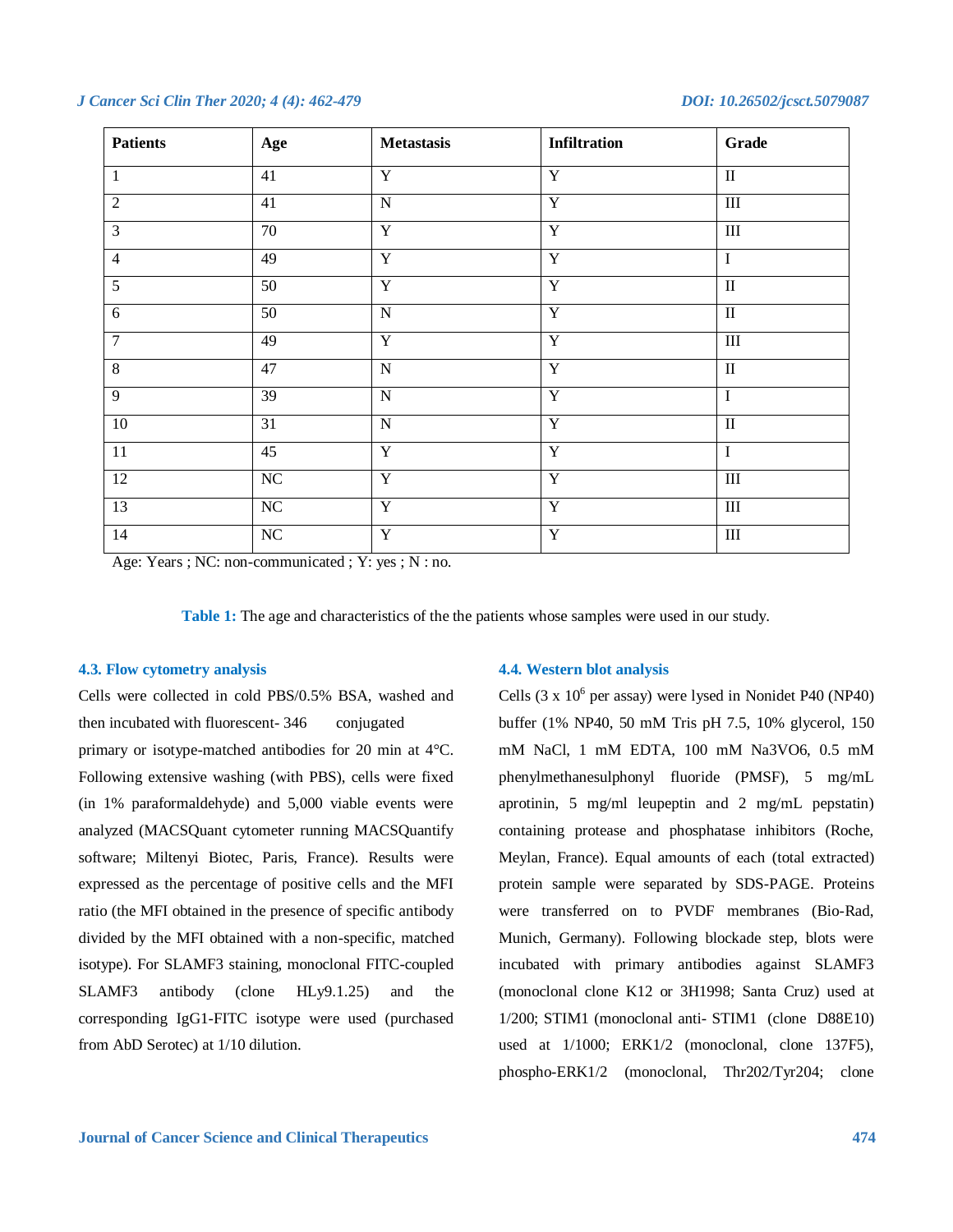D13.14.4E) used at 1/1000 and GAPDH (monoclonal, clone D16H11) used at 1/1000 all purchased from Cell Signaling Tech. The secondary antibodies were HRP- coupled antimouse and anti-rabbit used at 1/10000 (Santa Cruz Biotechnology). Blots were developed with the Enhanced ChemiLuminescence (ECL) system (Bio-Rad, Munich, Germany).

# **4.5. RNA extraction, quantitative real time PCR and plasmid construction**

Total RNA was extracted using RNeasy kit (Qiagen, Courtaboeuf, France) and 1 µg of total RNA was reverse transcribed into cDNA with multiscribe reverse transcriptase (Applied Biosystems, Villebon-sur-Yvette, France). Quantitative PCR was performed according to the Taqman Gene Expression protocol (Applied Biosystems) using SLAMF3 primers previously described [21]. The transcription of *GAPDH* (*HUMAN GAPDH (DQ) Mix (20x)*, Applied Biosystems®) was measured as an endogenous housekeeping control. For STIM1 quantification, SYBRGreen gene expression protocol was used with the following primers: STIM1 and GAPDH [28]. Transfection of SLAMF3 was performed with pIRESeGFP-SLAMF3 plasmid in BC cells and with pIRES-eGFP as negative control. The pIRES-eGFP-SLAMF3 plasmid permits both the gene of interest and EGFP gene to be translated from a single bicistronic mRNA.

For SLAMF3 over-expression, 0.3 x 106 of T47D or MDA-MB-231 cells were first seeded into six- well plates for 24 hours prior to transfection. Cells were transfected with 0.5 µg of plasmid DNA using the FuGENE HD Transfection Reagent Kit (Promega, Charbonnières-les-bains, France) according to the manufacturer's instructions and were incubated for 48 hours at 37°C before all experiments.

#### **4.6. Calcium imaging**

After transfection, 0.1 x 106 MDA-MB-231 cells were directly seeded on glass coverslips, and grown for an additional 48 hours. Cells were then incubated in culture medium containing 2 µM Fura Red/AM (Sigma Aldrich) for 45 minutes at 37°C before Ca2+ measurement. After Fura Red/AM loading, cells were washed and kept in extracellular saline solution containing the Ca2 -free solution (in mM): NaCl 145, KCl 5, MgCl2 1, HEPES-NaOH 10, glucose 5 and EGTA 1 at pH 7.4 The glass coverslip was mounted in a chamber on a Zeiss (Charly-le-Roi, France) microscope equipped for fluorescence. Fura Red/AM fluorescence was collected upon alternate excitation at 420 nm for the Calcium-bound Fura Red and 480 nm for the Calcium-free Fura Red, using a monochromator (Polychrome IV; TILL Photonics, Planegg, Germany), and captured by a Cool SNAPHQ camera (Princeton Instruments, Evry, France) after filtration through a long-pass filter (660 nm). Metafluor software (version 7.0, Molecular Devices, St. Grégoire, France) was used for acquisition and analysis. The [Ca2+]i variation is represented as the mean of the fluorescence ratio (F405/F480). We used classical protocol for measurement of SOCE. Cells were perfused by Thapsigargin at 1 µM in free calcium extracellular medium to induce reticular calcium release, the cells were then perfused by extracellular medium containing 10 mM Ca2+. SOCE was quantified by the formula  $\Delta$ Fluo = Fmax-Fmin of the measured fluorescence after the excitation at 420 nm for calcium-bound Fura Red, during the perfusion of the 10 mM Ca2+ (FMax) followed by 0 mM Ca2+ (Fmin). All recordings were performed at room temperature. Cells were continuously perfused with the saline solution and chemicals were added as indicated. Thapsigargin was purchased from CalbioChem. The flow rate of the whole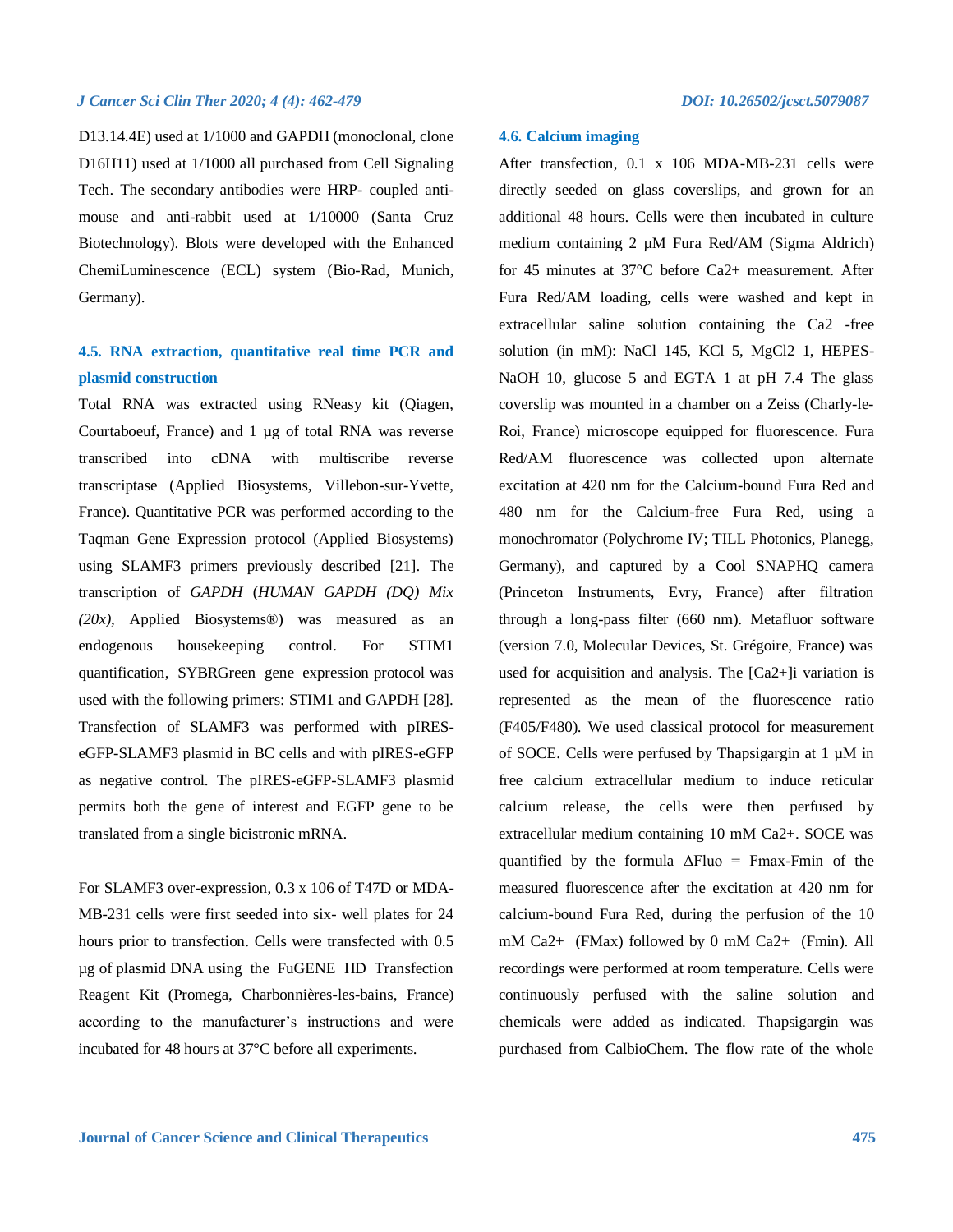cell chamber perfusion system was set to 1 mL/min and the chamber volume was 500 µL.

#### **4.7. Manganese quenching**

To estimate divalent influx through the plasma membrane, we used the Mn2+-induced quenching of Fura Red approach. T47D and MDA-MB-231 cells (0.1 x 10<sup>6</sup>) were seeded on glass coverslips after transfection. Briefly, cells were loaded with 2  $\mu$ M Fura Red/AM (Sigma-Aldrich Chemie, St Quentin Fallavier, France) in the growth medium at 37°C for 45 minutes. After a period of one minute, the  $Ca2+ (2 \text{ mM})$  present in the perfusion medium was replaced with 1 mM Mn2+. To measure Mn2+ flux, cells were excited at 420 nm and the emission signal was recorded at 660 nm at one second intervals. The Mn2+ influx was estimated from the quenching of 420 nm fluorescence.

#### **4.8. Proliferation assay**

The methylthiazole tetrazolium (MTT) salt assay was used to check the anti-proliferative effect of SLAMF3 expression in BC cells. At 24, 48, 72 and 96 hours, transfected cells were rinsed and exposed for 1 hour to a 0.5 mg/mL solution of MTT suspended in culture medium. Reduced purple Formazan crystals were extracted with DMSO: Isopropanol (50:50) and analyzed at a wavelength of 570 nm.

#### **4.9. Migration assays**

Cell migration was assessed using a wound healing assay and Boyden chambers test. 24 hours after transfection, MDA-MB-231 cells were scratched with a sterile micropipette tip and then washed to remove floating cells and debris. The cells were cultured in complete medium and wound closure was photographically monitored at 0 hour (T0), 24 hours (T24) and 48 hours (T48) after the scratch. Wound closure analyses were performed by

measuring wound area. Wound area at 24 hours and 48 hours was normalized by the wound opening at T0 for each condition. For the Boyden chambers tests, 4 x 104 MDA-MB-231 transfected cells were seeded in the upper side of Boyden chambers (BD Biosciences, 24-wells plates, 8  $\mu$ m pore size) in 200 µL of DMEM 10% FCS and the lower were filled with 800 µL of DMEM 10% FCS. Cells were incubated for 16 hours at 37°C. Then, cells were washed twice with PBS, fixed with methanol 10min, stained with crystal violet 5 minutes and washed thrice in water. Cells remaining in the upper side were removed using a swab. Migrating cells were observed with an inverted microscope. The number of migrating cells was counted in 20 separate fields for three Boyden chambers per condition. For migration analysis, the number of migrating cells of SLAMF3 condition was normalized by the number of Mock migrating cells.

#### **4.10. Statistical analysis**

Independent Student's t-test was used to compare SLAMF3 and STIM1 mRNA expression in T and pT samples. Comparison between STIM1 and SLAMF3 mRNA expressions was performed by the Spearman correlation test. The Mann-Whitney U test was also used to compare STIM1 or SLAMF3 mRNA expression in Mock and overexpressing SLAMF3 cells. Unless otherwise stated, results are expressed as the mean ± SEM. Statistical analysis were performed with Sigma Plot software (version 11.0, Systat Software Inc., San Jose, CA, USA). The threshold for statistically significant was set to  $p < 0.05$  for all analysis.

### **5. Conclusions**

Our results indicate that SLAMF3 reduces SOCE and therefore migration of BC cells by decreasing the STIM1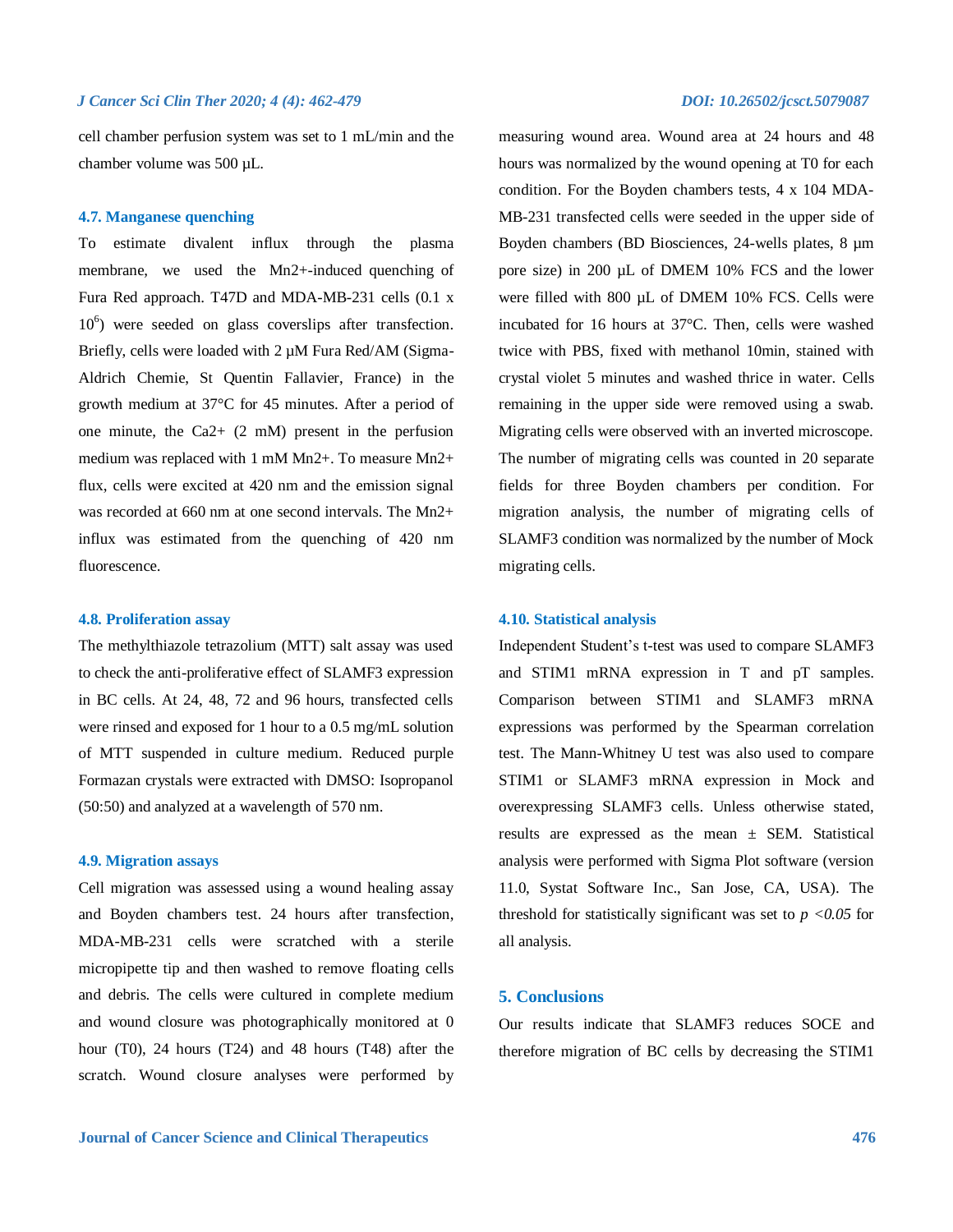expression. SLAMF3 could be used as a predictive marker of BC evolution and aggressiveness.

#### **Funding**

All experiments were financed by Inserm 1247 and LPCM UR-4667-UPJV funds.

#### **Acknowledgements**

We thank Pr Loïc Garcon and Dr Hakim Ouled-Haddou (Hemateam, CURS-UPJV) for analysis and logistic help for flow cytometry as well as ICAP platform (Cytométrie, Centre universitaire de recherché en santé CHU Amiens) for the help.

### **Conflicts of Interest**

The authors have no financial conflicts of interest.

#### **Ethical Approval and consent to participate:**

Our study was a retrospective essay. Our protocol was approved by the local independent ethics committee (Comité de Protection des Personnes (CPP) Nord-Ouest, Amiens, France) and all patients were provided with information on the study procedures and objectives, and all gave their written consent to participating.

#### **Consent for publication**

All authors of this work have agreed to the publication.

#### **References**

- 1. Bray F, GLOBOCAN 2012 v1.0 Cancer Incidence and Mortality Worldwide: IARC CancerBase No. 11 (2018).
- 2. de Boer M, van Dijck J a. a. M, Bult P, et al. Breast cancer prognosis and occult lymph node metastases isolated tumor cells and micrometastases. J Natl Cancer Inst. 102 (2010): 410-425.
- 3. Lastraioli E, Iorio J, Arcangeli A, Ion channel expression as promising cancer biomarker. Biochim Biophys Acta. 1848 (2015): 2685-2702.
- 4. Monteith GR, McAndrew D, Faddy HM, et al. Calcium and cancer: targeting Ca2+ transport. Nat Rev Cancer 7 (2007): 519-30.
- 5. Chen YF, Chen YT, Chiu WT, et al. Remodeling of calcium signaling in tumor progression. J Biomed Sci 20 (2013): 23.
- 6. Liou J, Kim ML, Heo WD, et al. STIM is a Ca2+ sensor essential for Ca2+-store-depletion-triggered Ca2+ influx. Curr Biol CB 15 (2005): 1235-1241.
- 7. Roos J, DiGregorio PJ, Yeromin AV, et al. STIM1 an essential and conserved component of store-operated Ca2+ channel function. J Cell Biol 169 (2005): 435- 445.
- 8. Zhang SL, Yu Y, Roos J, Kozak JA et al. STIM1 is a Ca2+ sensor that activates CRAC channels and migrates from the Ca2+ store to the plasma membrane. Nature 437 (2005): 902-905.
- 9. Faouzi M, Hague F, Potier M, et al. Down-regulation of Orai3 arrests cell-cycle progression and induces apoptosis in breast cancer cells but not in normal breast epithelial cells. J Cell Physiol 226 (2011): 542- 51.
- 10. Feske S, Gwack Y, Prakriya M, et al. A mutation in Orai1 causes immune deficiency by abrogating CRAC channel function. Nature441 (2006): 179-185.
- 11. Vig M, Peinelt C, Beck A, et al. CRACM1 is a plasma membrane protein essential for store-operated Ca2+ entry. Science 312 (2006): 1220-1223.
- 12. Zhang SL, Yeromin AV, Zhang XHF, et al. Genomewide RNAi screen of  $Ca(2+)$  influx identifies genes that regulate  $Ca(2+)$  release-activated  $Ca(2+)$  channel activity. Proc Natl Acad Sci USA 103 (2006): 9357- 9362.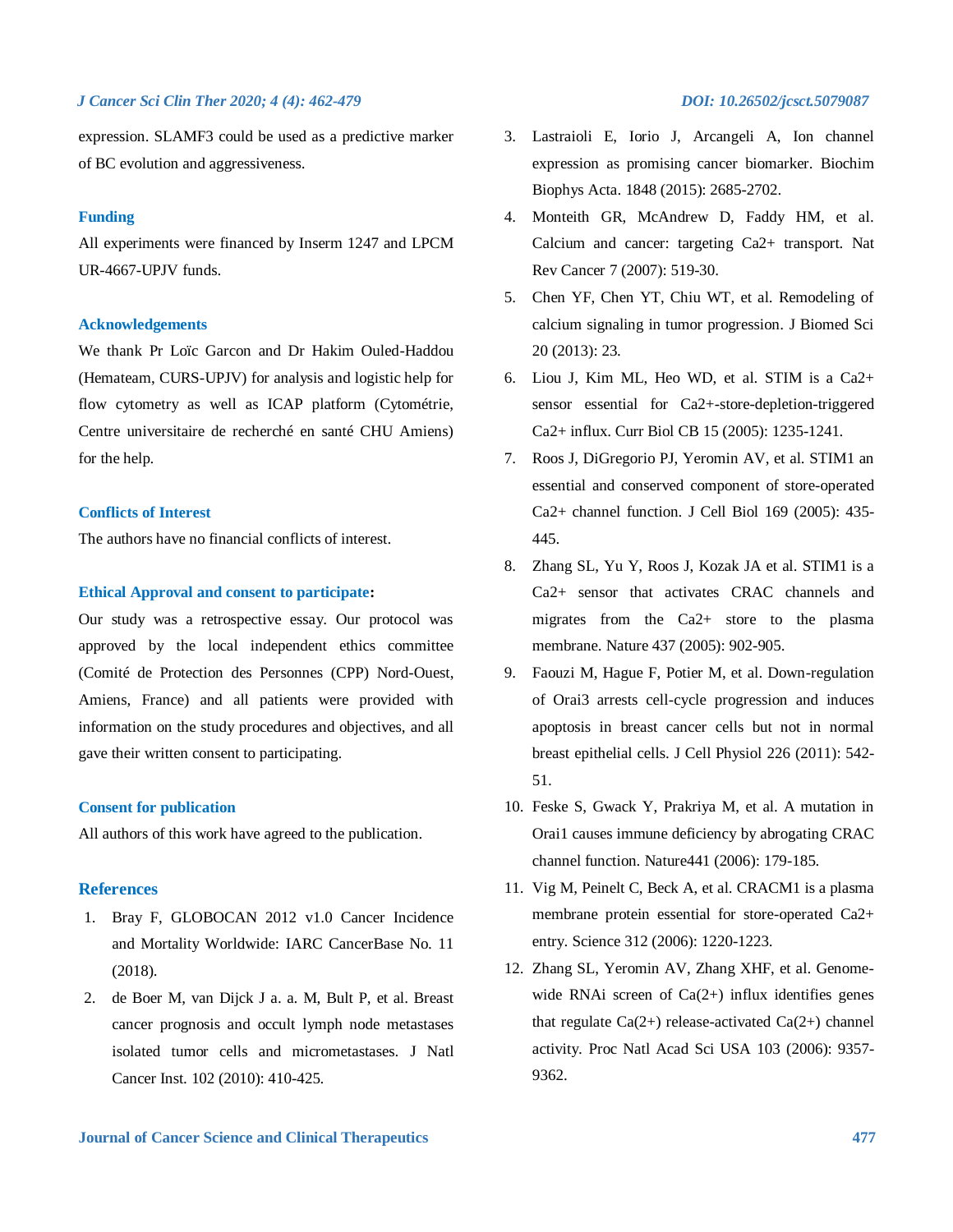- 13. Cheng H, Wang S, Feng R. STIM1 plays an important role in TGF-β-induced suppression of breast cancer cell proliferation. Oncotarget 7 (2016): 16866-16878.
- 14. Kim JH, Lkhagvadorj S, Lee MR, et al. Orai1 and STIM1 are critical for cell migration and proliferation of clear cell renal cell carcinoma. Biochem Biophys Res Commun 448 (2014): 76-82.
- 15. Umemura M, Baljinnyam E, Feske S, et al. Storeoperated Ca2+ entry (SOCE) regulates melanoma proliferation and cell migration. PloS One 9 (2014): e89292.
- 16. Wu Z, Qing J, Xia Y, et al. Suppression of stromal interaction molecule 1 inhibits SMMC7721 hepatocellular carcinoma cell proliferation by inducing cell cycle arrest. Biotechnol Appl Biochem 62 (2015): 107-111.
- 17. Xia J, Wang H, Huang H, et al. Elevated Orai1 and STIM1 expressions upregulate MACC1 expression to promote tumor cell proliferation metabolism migration and invasion in human gastric cancer. Cancer Lett 381 (2016): 31-40.
- 18. Zhang Z, Liu X, Feng B, et al. STIM1 a direct target of microRNA-185 promotes tumor metastasis and is associated with poor prognosis in colorectal cancer. Oncogene 34 (2015): 4808-4820.
- 19. Wang Y, Wang H, Pan T, et al. STIM1 silencing inhibits the migration and invasion of A549 cells. Mol Med Rep 16 (2017): 3283-3289.
- 20. Yang S, Zhang JJ, Huang XY. Orai1 and STIM1 are critical for breast tumor cell migration and metastasis. Cancer Cell 15 (2009): 124-134.
- 21. Marcq I, Nyga R, Cartier F, et al. Identification of SLAMF3 (CD229) as an Inhibitor of Hepatocellular Carcinoma Cell Proliferation and Tumor Progression. PLoS ONE (2013): 8.
- 22. Bouhlal H, Ouled-Haddou H, Debuysscher V, et al. RB/PLK1-dependent induced pathway by SLAMF3 expression inhibits mitosis and control hepatocarcinoma cell proliferation. Oncotarget 7 (2016): 9832-9843.
- 23. Calpe S, Wang N, Romero X, et al. The SLAM and SAP Gene Families Control Innate and Adaptive Immune Responses. Advances in Immunology (2008): 177-250.
- 24. Romero X, Zapater N, Calvo M, et al. CD229 (Ly9) lymphocyte cell surface receptor interacts homophilically through its N-terminal domain and relocalizes to the immunological synapse. J Immunol Baltim Md 174 (2005): 7033-7042.
- 25. Martin M, Romero X, de la Fuente MA, et al. CD84 functions as a homophilic adhesion molecule and enhances IFN-gamma secretion: adhesion is mediated by Ig-like domain 1. J Immunol Baltim Md 167 (2001): 3668-3676.
- 26. Graham DB, Bell MP, McCausland MM, et al. Ly9 (CD229)-deficient mice exhibit T cell defects yet do not share several phenotypic characteristics associated with SLAM- and SAP-deficient mice. J Immunol Baltim Md 176 (2006): 291-300.
- 27. Pérez-Quintero LA, Roncagalli R, Guo H, et al. EAT-2 a SAP-like adaptor controls NK cell activation through phospholipase  $C\gamma$  Ca<sup>++</sup> and Erk leading to granule polarization. J Exp Med 211 (2014): 727-742.
- 28. Gueder N, Allan G, Telliez MS, et al. sp2 -Iminosugar α-glucosidase inhibitor 1-C-octyl-2-oxa-3 oxocastanospermine specifically affected breast cancer cell migration through Stim1 β1-integrin and FAK signaling pathways. J Cell Physiol 232 (2017): 3631-3640.
- 29. Déliot N, Constantin B. Plasma membrane calcium channels in cancer: Alterations and consequences for